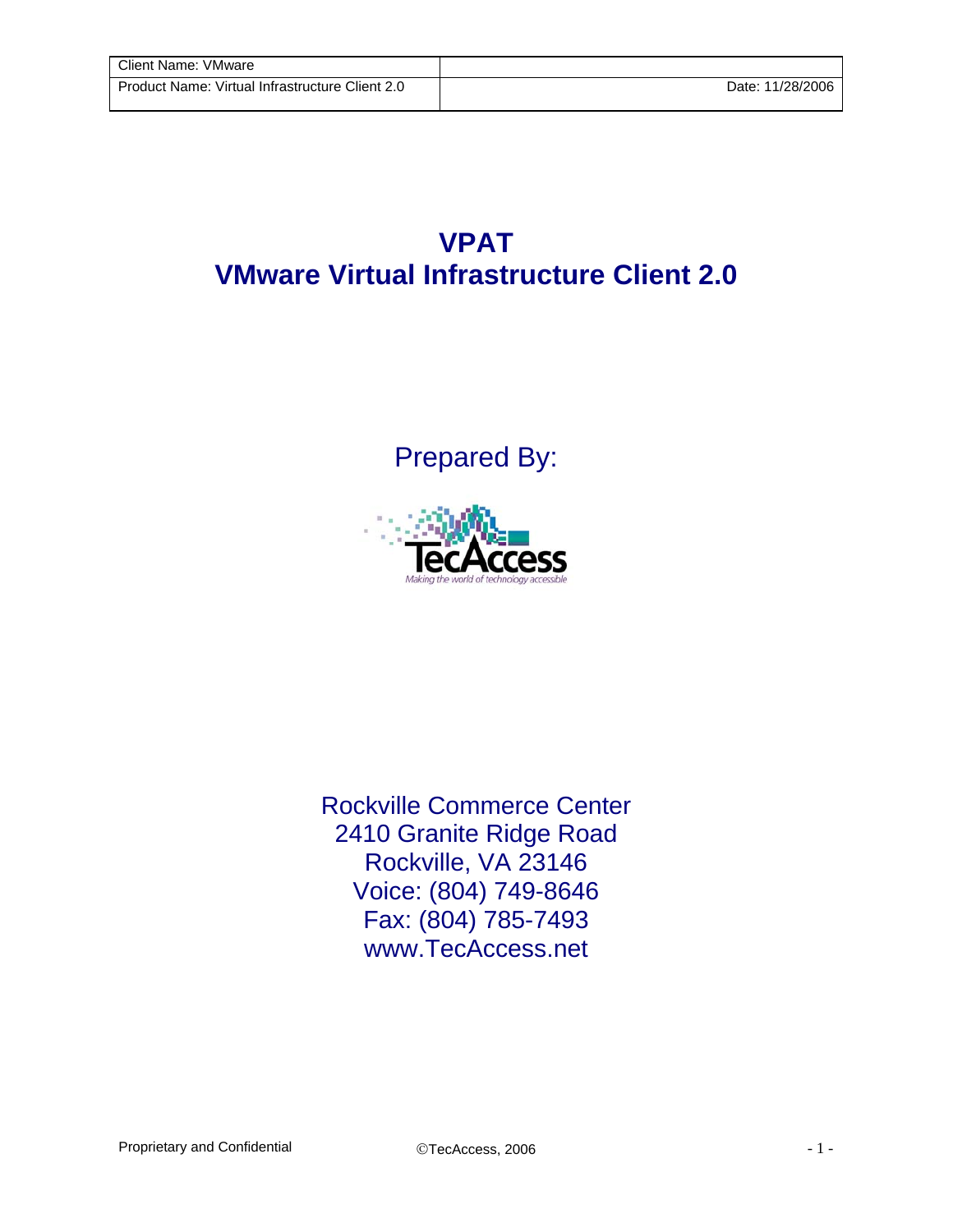## **VPAT**

**Product**: Virtual Infrastructure Client 2.0

**Components covered:** Windows software client, installation, on-board help under the menu item Help, Help Topics.

**Contact for more information:** http://www.vmware.com

**Date:** November, 2006

## **Summary of Voluntary Product Accessibility Template**

| <b>Criteria</b>                                                                 | <b>Supporting</b><br><b>Features</b>         | <b>Remarks and Explanations</b>                                                                       |
|---------------------------------------------------------------------------------|----------------------------------------------|-------------------------------------------------------------------------------------------------------|
| Section 1194.21 Software<br><b>Applications and Operating</b><br><b>Systems</b> | <b>Supports</b><br>with<br><b>Exceptions</b> | Please reference the attached<br>1194.21 VPAT.                                                        |
| Section 1194.22 Web-based<br>Internet Information and<br>Applications           | <b>Supports</b><br>with<br><b>Exceptions</b> | This is applicable to the Windows-<br>based HTML help. Please reference<br>the attached 1194.22 VPAT. |
| Section 1194.23<br><b>Telecommunications Products</b>                           | <b>Not</b><br>Applicable                     |                                                                                                       |
| Section 1194.24 Video and<br>Multimedia Products                                | <b>Not</b><br>Applicable                     |                                                                                                       |
| Section 1194.25 Self-contained,<br><b>Closed Products</b>                       | <b>Not</b><br>Applicable                     |                                                                                                       |
| Section 1194.26 Desktop and<br><b>Portable Computers</b>                        | <b>Not</b><br>Applicable                     |                                                                                                       |
| Section 1194.31 Functional<br>Performance Criteria                              | <b>Supports</b><br>with<br><b>Exceptions</b> | Please reference the included<br>1194.21, 1194.22 and 1194.31<br>sections.                            |
| Section 1194.41 Information,<br>Documentation and Support                       | <b>Supports</b><br>with<br><b>Exceptions</b> | Please reference the included<br>1194.41 section                                                      |

| <b>Supporting Features (second column on VPAT)</b> |                                                                                                                                                              |  |
|----------------------------------------------------|--------------------------------------------------------------------------------------------------------------------------------------------------------------|--|
| Supports                                           | Use this language when you determine the product<br>fully meets the letter and intent of the Criteria.                                                       |  |
| <b>Supports with Exceptions</b>                    | Use this language when you determine the product<br>does not fully meet the letter and intent of the<br>Criteria, but provides some level of access relative |  |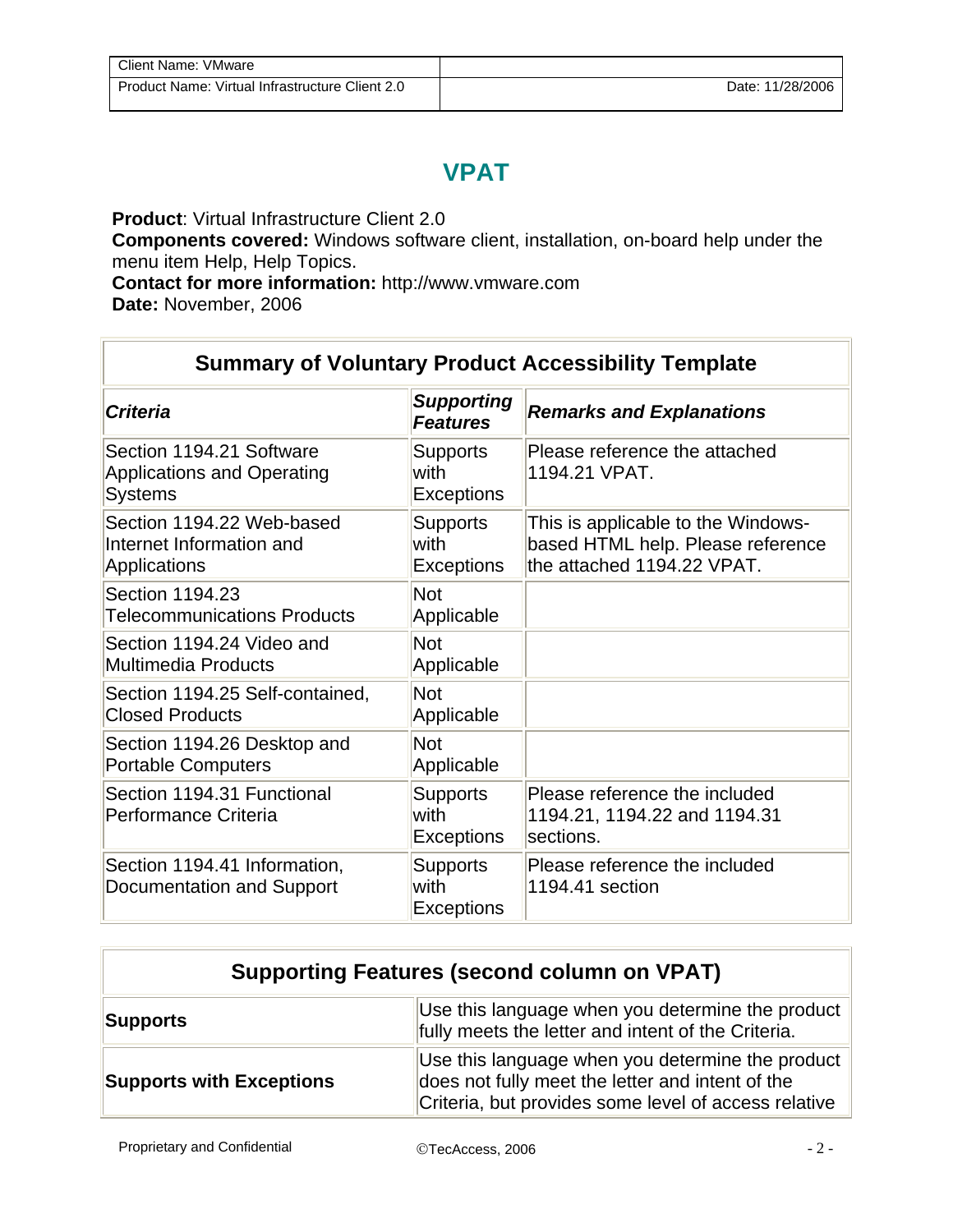| <b>Client Name: VMware</b>                      |                  |
|-------------------------------------------------|------------------|
| Product Name: Virtual Infrastructure Client 2.0 | Date: 11/28/2006 |

|                                                                     | to the Criteria.                                                                                                                                                                                                                                                                                                                             |  |  |
|---------------------------------------------------------------------|----------------------------------------------------------------------------------------------------------------------------------------------------------------------------------------------------------------------------------------------------------------------------------------------------------------------------------------------|--|--|
| <b>Supports through Equivalent</b><br><b>Facilitation</b>           | Use this language when you have identified an<br>alternate way to meet the intent of the Criteria or<br>when the product does not fully meet the intent of<br>the Criteria.                                                                                                                                                                  |  |  |
| <b>Supports when combined with</b><br><b>Compatible AT</b>          | Use this language when you determine the product<br>fully meets the letter and intent of the Criteria when<br>used in combination with Compatible AT. For<br>example, many software programs can provide<br>speech output when combined with a compatible<br>screen reader (commonly used assistive<br>technology for people who are blind). |  |  |
| <b>Does not Support</b>                                             | Use this language when you determine the product<br>does not meet the letter or intent of the Criteria.                                                                                                                                                                                                                                      |  |  |
| <b>Not Applicable</b>                                               | Use this language when you determine that the<br>Criteria do not apply to the specific product.                                                                                                                                                                                                                                              |  |  |
| Not Applicable - Fundamental<br><b>Alteration Exception Applies</b> | Use this language when you determine a<br>Fundamental Alteration of the product would be<br>required to meet the Criteria (see the access board<br>standards for the definition of "fundamental<br>alteration").                                                                                                                             |  |  |

| 1194.21 Software Applications and Operating Systems                                                                                                                                                                                        |                                       |                                                                                                                                                                                                                                                                                                                                                                                                                                                                                                                                                                                                                                                    |  |
|--------------------------------------------------------------------------------------------------------------------------------------------------------------------------------------------------------------------------------------------|---------------------------------------|----------------------------------------------------------------------------------------------------------------------------------------------------------------------------------------------------------------------------------------------------------------------------------------------------------------------------------------------------------------------------------------------------------------------------------------------------------------------------------------------------------------------------------------------------------------------------------------------------------------------------------------------------|--|
| <b>Criteria</b>                                                                                                                                                                                                                            | <b>Supporting</b><br><b>Features</b>  | <b>Remarks and explanations</b>                                                                                                                                                                                                                                                                                                                                                                                                                                                                                                                                                                                                                    |  |
| (a) When software is designed to<br>run on a system that has a<br>keyboard, product functions shall be<br>executable from a keyboard where<br>the function itself or the result of<br>performing a function can be<br>discerned textually. | Supports<br>with<br><b>Exceptions</b> | Virtual Infrastructure Client has a lot of<br>keyboard accessibility. Buttons in the<br>main interface can be reached via the<br>tab key, menus can be activated and<br>chosen, and wizards such as the Add<br>New Virtual Machine Wizard can be<br>used via the keyboard. However,<br>many exceptions also exist. The<br>buttons in the main interface cannot<br>be activated via the keyboard, e.g.,<br>the Configuration, Users, Events and<br>Performance buttons. While tabbing<br>will place focus on these buttons, they<br>cannot be activated via the Enter or<br>Space key, which is the Windows<br>standard. Many links of dialogs such |  |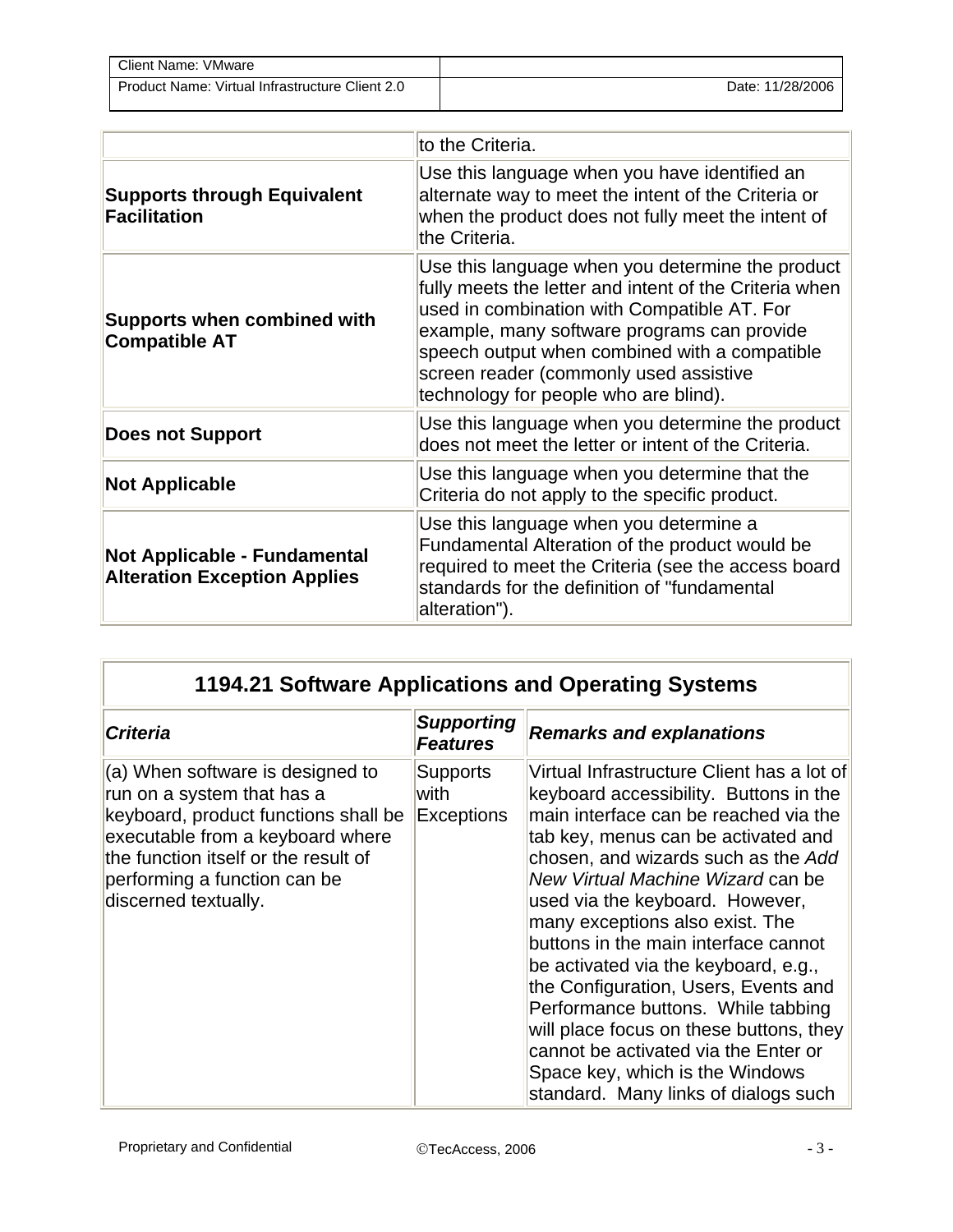| Client Name: VMware                             |                  |
|-------------------------------------------------|------------------|
| Product Name: Virtual Infrastructure Client 2.0 | Date: 11/28/2006 |

|                                                                                                                                                                                                                                                                                                                                                                                                                                                                                                                                                                                                   |                                              | as those found on the Configuration<br>screen cannot be accessed or<br>activated via the keyboard; an<br>example is Networks.                                                                                                                                                                                                                                                                                                                                                                                                                                                                                               |
|---------------------------------------------------------------------------------------------------------------------------------------------------------------------------------------------------------------------------------------------------------------------------------------------------------------------------------------------------------------------------------------------------------------------------------------------------------------------------------------------------------------------------------------------------------------------------------------------------|----------------------------------------------|-----------------------------------------------------------------------------------------------------------------------------------------------------------------------------------------------------------------------------------------------------------------------------------------------------------------------------------------------------------------------------------------------------------------------------------------------------------------------------------------------------------------------------------------------------------------------------------------------------------------------------|
| (b) Applications shall not disrupt or<br>disable activated features of other<br>products that are identified as<br>accessibility features, where those<br>features are developed and<br>documented according to industry<br>standards. Applications also shall<br>not disrupt or disable activated<br>features of any operating system<br>that are identified as accessibility<br>features where the application<br>programming interface for those<br>accessibility features has been<br>documented by the manufacturer of<br>the operating system and is<br>available to the product developer. | <b>Supports</b>                              |                                                                                                                                                                                                                                                                                                                                                                                                                                                                                                                                                                                                                             |
| . (c) A well-defined on-screen<br>indication of the current focus shall<br>be provided that moves among<br>interactive interface elements as the<br>input focus changes. The focus shall<br>be programmatically exposed so<br>that Assistive Technology can track<br>focus and focus changes.                                                                                                                                                                                                                                                                                                     | <b>Supports</b>                              | Assistive technology can track focus<br>changes and determine what<br>interactive interface element has the<br>current focus.                                                                                                                                                                                                                                                                                                                                                                                                                                                                                               |
| (d) Sufficient information about a<br>user interface element including the<br>identity, operation and state of the<br>element shall be available to<br>Assistive Technology. When an<br>image represents a program<br>element, the information conveyed<br>by the image must also be available<br>in text.                                                                                                                                                                                                                                                                                        | <b>Supports</b><br>with<br><b>Exceptions</b> | Many controls have sufficient<br>information for identifying them and<br>their values and states; Microsoft<br>Active Accessibility (MSAA) provides<br>information to assistive technology<br>such as names for buttons. However,<br>controls do exist that do not have<br>identifying information that assistive<br>technology can use. The most<br>recurring are for checkboxes. An<br>example is the "Connect at power on"<br>checkbox found in the networking<br>screen of the Create New Virtual<br>Machine wizard. An example of edit<br>fields lacking identifying information<br>can be found in the Add Permission |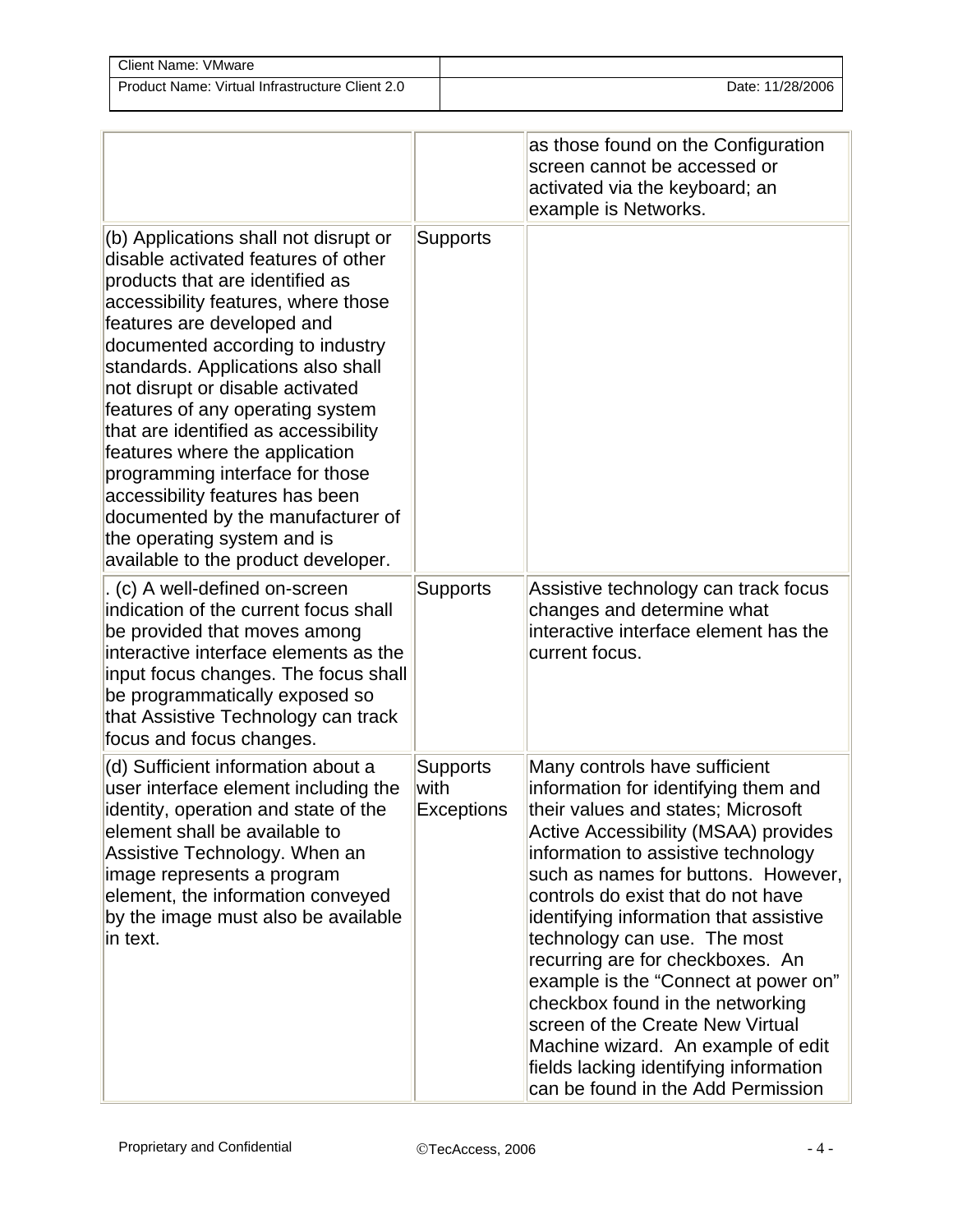| Client Name: VMware                             |                  |
|-------------------------------------------------|------------------|
| Product Name: Virtual Infrastructure Client 2.0 | Date: 11/28/2006 |

|                                                                                                                                                                                                                                           |                                              | dialog for the "Users" and "Groups"<br>edit fields. Other controls which are<br>links or buttons are not identified as<br>interactive interface elements through<br>the Role property of MSAA. An<br>example of this is the links under the<br>"Hardware" and "Software" sections of<br>the Configuration screen. |
|-------------------------------------------------------------------------------------------------------------------------------------------------------------------------------------------------------------------------------------------|----------------------------------------------|-------------------------------------------------------------------------------------------------------------------------------------------------------------------------------------------------------------------------------------------------------------------------------------------------------------------|
| (e) When bitmap images are used to Supports<br>identify controls, status indicators, or<br>other programmatic elements, the<br>meaning assigned to those images<br>shall be consistent throughout an<br>application's performance.        |                                              |                                                                                                                                                                                                                                                                                                                   |
| (f) Textual information shall be<br>provided through operating system<br>functions for displaying text. The<br>minimum information that shall be<br>made available is text content, text<br>input caret location, and text<br>attributes. | <b>Supports</b><br>with<br><b>Exceptions</b> | Text is available through the operating<br>system and assistive technology<br>including JAWS can read it. An<br>example is the Tasks log window.<br>However, an exception exists. The<br>Performance chart does not have<br>available text or a text equivalent for<br>assistive technology.                      |
| (g) Applications shall not override<br>user selected contrast and color<br>selections and other individual<br>display attributes.                                                                                                         | Supports<br>with<br><b>Exceptions</b>        | Virtual Infrastructure Client does not<br>honor or extend Windows high<br>contrast or large font settings.                                                                                                                                                                                                        |
| (h) When animation is displayed, the Not<br>information shall be displayable in at Applicable<br>least one non-animated presentation<br>mode at the option of the user.                                                                   |                                              |                                                                                                                                                                                                                                                                                                                   |
| (i) Color coding shall not be used as<br>the only means of conveying<br>information, indicating an action,<br>prompting a response, or<br>distinguishing a visual element.                                                                | Supports                                     |                                                                                                                                                                                                                                                                                                                   |
| (i) When a product permits a user to<br>adjust color and contrast settings, a<br>variety of color selections capable of<br>producing a range of contrast levels<br>shall be provided.                                                     | Not<br>Applicable                            |                                                                                                                                                                                                                                                                                                                   |
| $(k)$ Software shall not use flashing or Supports<br>blinking text, objects, or other<br>elements having a flash or blink                                                                                                                 |                                              |                                                                                                                                                                                                                                                                                                                   |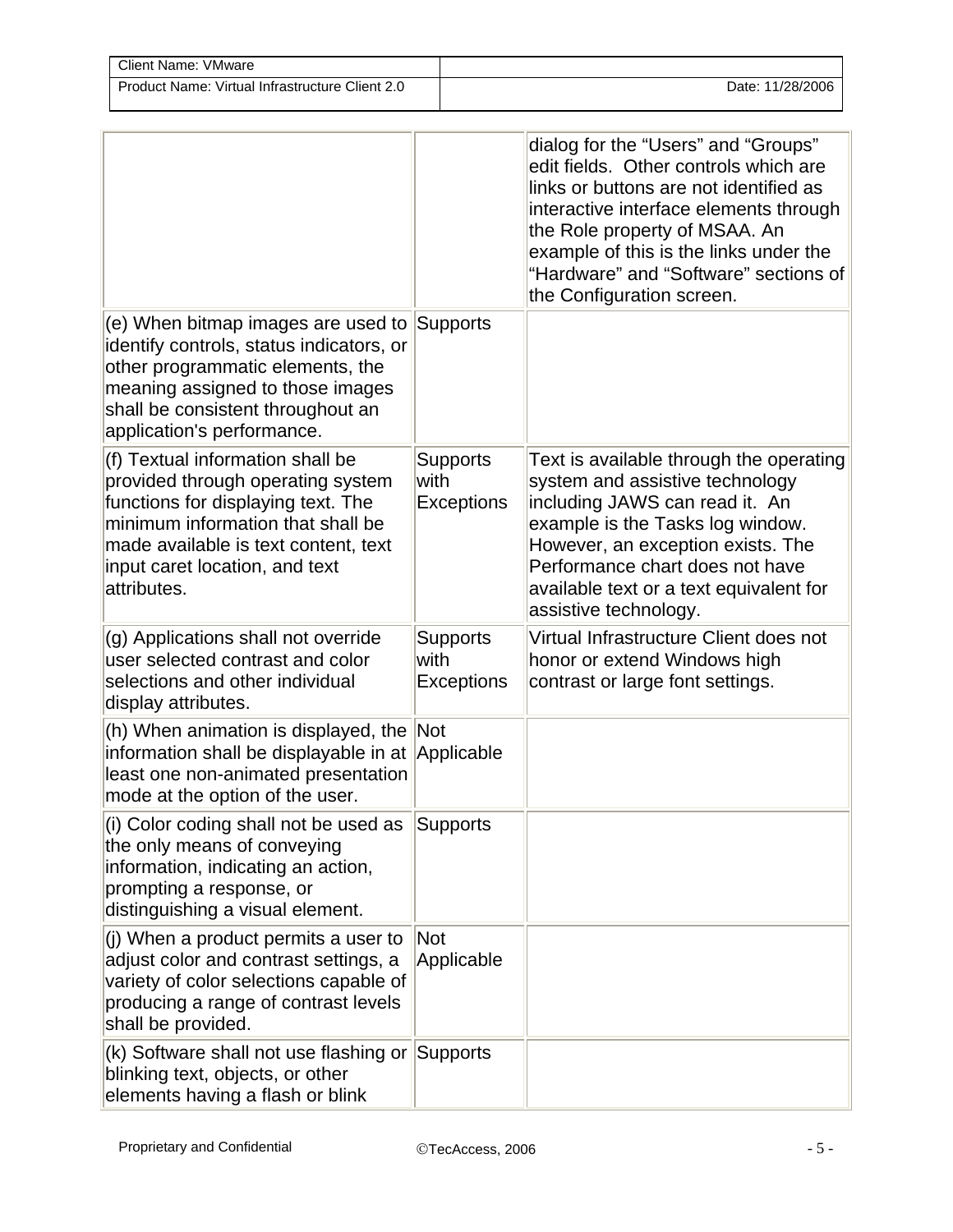| Client Name: '<br>VMware                        |                  |
|-------------------------------------------------|------------------|
| Product Name: Virtual Infrastructure Client 2.0 | Date: 11/28/2006 |

| frequency greater than 2 Hz and<br>lower than 55 Hz.                                                                                                                                                                                                             |                                |                                                                                                                                                                                                     |
|------------------------------------------------------------------------------------------------------------------------------------------------------------------------------------------------------------------------------------------------------------------|--------------------------------|-----------------------------------------------------------------------------------------------------------------------------------------------------------------------------------------------------|
| (I) When electronic forms are used,<br>the form shall allow people using<br>Assistive Technology to access the<br>information, field elements, and<br>functionality required for completion<br>and submission of the form,<br>including all directions and cues. | Supports<br>with<br>Exceptions | Incomplete information about some<br>controls such as checkboxes, and<br>lack of keyboard access to some<br>areas cause inaccessibility. Please<br>reference 1194.21(d) for further<br>information. |

## **1194.22 Web-based Internet information and applications**

| <b>Criteria</b>                                                                                                                                                          | <b>Supporting</b><br><b>Features</b> | <b>Remarks and explanations</b>                                                        |
|--------------------------------------------------------------------------------------------------------------------------------------------------------------------------|--------------------------------------|----------------------------------------------------------------------------------------|
| (a) A text equivalent for every non-<br>text element shall be provided (e.g.,<br>via "alt", "longdesc", or in element<br>content).                                       | Does not<br>Support                  | Inline images in web-based<br>documentation do not have alt<br>attributes.             |
| (b) Equivalent alternatives for any<br>multimedia presentation shall be<br>synchronized with the presentation.                                                           | <b>Not</b><br>Applicable             | No Multimedia is present.                                                              |
| (c) Web pages shall be designed so<br>that all information conveyed with<br>color is also available without color,<br>for example from context or markup.                | <b>Supports</b>                      |                                                                                        |
| (d) Documents shall be organized so<br>they are readable without requiring<br>an associated style sheet.                                                                 | <b>Supports</b>                      |                                                                                        |
| (e) Redundant text links shall be<br>provided for each active region of a<br>server-side image map.                                                                      | <b>Not</b><br>Applicable             |                                                                                        |
| (f) Client-side image maps shall be<br>provided instead of server-side<br>image maps except where the<br>regions cannot be defined with an<br>available geometric shape. | <b>Not</b><br>Applicable             |                                                                                        |
| (g) Row and column headers shall<br>be identified for data tables.                                                                                                       | <b>Not</b><br>Applicable             | Data tables were not found. The<br>tables present are for formatting<br>purposes only. |
| (h) Markup shall be used to<br>associate data cells and header cells<br>for data tables that have two or more                                                            | Not<br>Applicable                    | Data tables with two or more logical<br>levels are not present.                        |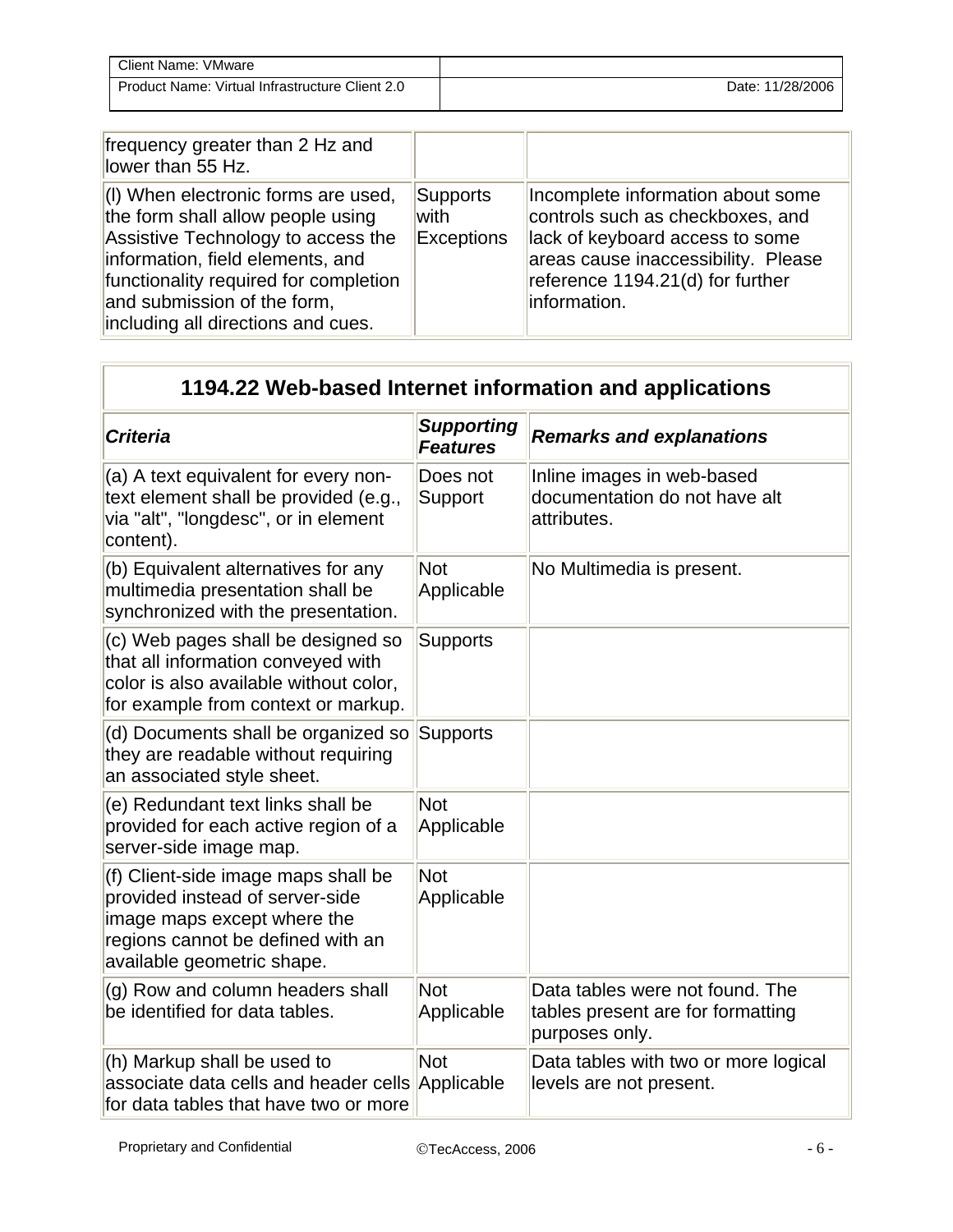| Client Name: VMware                             |                  |
|-------------------------------------------------|------------------|
| Product Name: Virtual Infrastructure Client 2.0 | Date: 11/28/2006 |

| logical levels of row or column<br>headers.                                                                                                                                                                                                                                                                              |                          |                                                                                                    |
|--------------------------------------------------------------------------------------------------------------------------------------------------------------------------------------------------------------------------------------------------------------------------------------------------------------------------|--------------------------|----------------------------------------------------------------------------------------------------|
| (i) Frames shall be titled with text<br>that facilitates frame identification<br>and navigation                                                                                                                                                                                                                          | <b>Not</b><br>Applicable | Frames are not used.                                                                               |
| (j) Pages shall be designed to avoid<br>causing the screen to flicker with a<br>frequency greater than 2 Hz and<br>lower than 55 Hz.                                                                                                                                                                                     | <b>Supports</b>          |                                                                                                    |
| (k) A text-only page, with equivalent<br>information or functionality, shall be<br>provided to make a web site comply<br>with the provisions of this part, when<br>compliance cannot be accomplished<br>in any other way. The content of the<br>text-only page shall be updated<br>whenever the primary page<br>changes. | Not<br>Applicable        |                                                                                                    |
| (I) When pages utilize scripting<br>languages to display content, or to<br>create interface elements, the<br>information provided by the script<br>shall be identified with functional text<br>that can be read by Assistive<br>Technology.                                                                              | <b>Not</b><br>Applicable | Client-side scripting is not used.                                                                 |
| (m) When a web page requires that<br>an applet, plug-in or other<br>application be present on the client<br>system to interpret page content, the<br>page must provide a link to a plug-in<br>or applet that complies with<br>§1194.21(a) through (I).                                                                   | <b>Not</b><br>Applicable |                                                                                                    |
| (n) When electronic forms are<br>designed to be completed on-line,<br>the form shall allow people using<br>Assistive Technology to access the<br>information, field elements, and<br>functionality required for completion<br>and submission of the form,<br>including all directions and cues.                          | <b>Not</b><br>Applicable |                                                                                                    |
| (o) A method shall be provided that<br>permits users to skip repetitive<br>navigation links.                                                                                                                                                                                                                             | <b>Not</b><br>Applicable | The on-board help is displayed<br>through the Windows Help tool, which<br>provides the navigation. |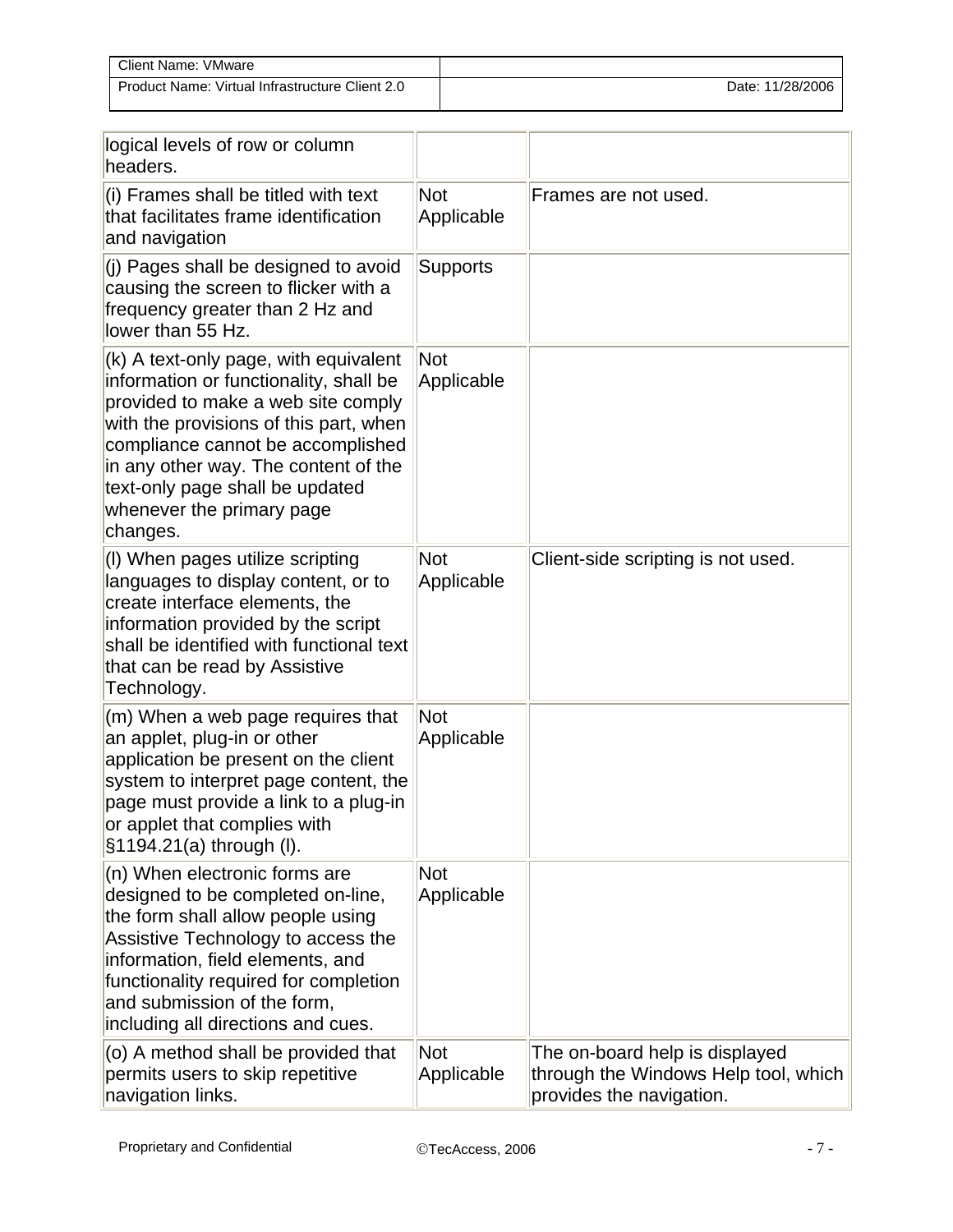| Client Name: VMware                             |                  |
|-------------------------------------------------|------------------|
| Product Name: Virtual Infrastructure Client 2.0 | Date: 11/28/2006 |

| $\parallel$ (p) When a timed response is<br>required, the user shall be alerted<br>and given sufficient time to indicate<br>more time is required. | Not<br>Applicable |  |
|----------------------------------------------------------------------------------------------------------------------------------------------------|-------------------|--|
|----------------------------------------------------------------------------------------------------------------------------------------------------|-------------------|--|

| 1194.31 Functional performance criteria                                                                                                                                                                                                                                                                                             |                                       |                                                                                                                                                                                                        |
|-------------------------------------------------------------------------------------------------------------------------------------------------------------------------------------------------------------------------------------------------------------------------------------------------------------------------------------|---------------------------------------|--------------------------------------------------------------------------------------------------------------------------------------------------------------------------------------------------------|
| <b>Criteria</b>                                                                                                                                                                                                                                                                                                                     | <b>Supporting</b><br><b>Features</b>  | <b>Remarks and explanations</b>                                                                                                                                                                        |
| (a) At least one mode of operation<br>and information retrieval that does<br>not require user vision shall be<br>provided, or support for assistive<br>technology used by people who are<br>blind or visually impaired shall be<br>provided.                                                                                        | Supports<br>with<br><b>Exceptions</b> | Virtual Infrastructure Client has some<br>limitations that do not allow full support<br>for screen reader assistive technology.<br>Please reference the included 1194.21<br>VPAT for specific details. |
| (b) At least one mode of operation<br>and information retrieval that does<br>not require visual acuity greater than<br>20/70 shall be provided in audio and<br>enlarged print output working<br>together or independently, or<br>support for assistive technology<br>used by people who are visually<br>impaired shall be provided. | <b>Supports</b>                       | Screen magnifiers do work with Virtual<br>Infrastructure Client.                                                                                                                                       |
| (c) At least one mode of operation<br>and information retrieval that does<br>not require user hearing shall be<br>provided, or support for assistive<br>technology used by people who are<br>deaf or hard of hearing shall be<br>provided.                                                                                          | <b>Supports</b>                       | Hearing is not required.                                                                                                                                                                               |
| (d) Where audio information is<br>important for the use of a product, at<br>least one mode of operation and<br>information retrieval shall be<br>provided in an enhanced auditory<br>fashion, or support for assistive<br>hearing devices shall be provided.                                                                        | <b>Not</b><br>Applicable              |                                                                                                                                                                                                        |
| (e) At least one mode of operation<br>and information retrieval that does<br>not require user speech shall be<br>provided, or support for assistive                                                                                                                                                                                 | <b>Supports</b>                       | User speech is not required.                                                                                                                                                                           |

i.

÷.